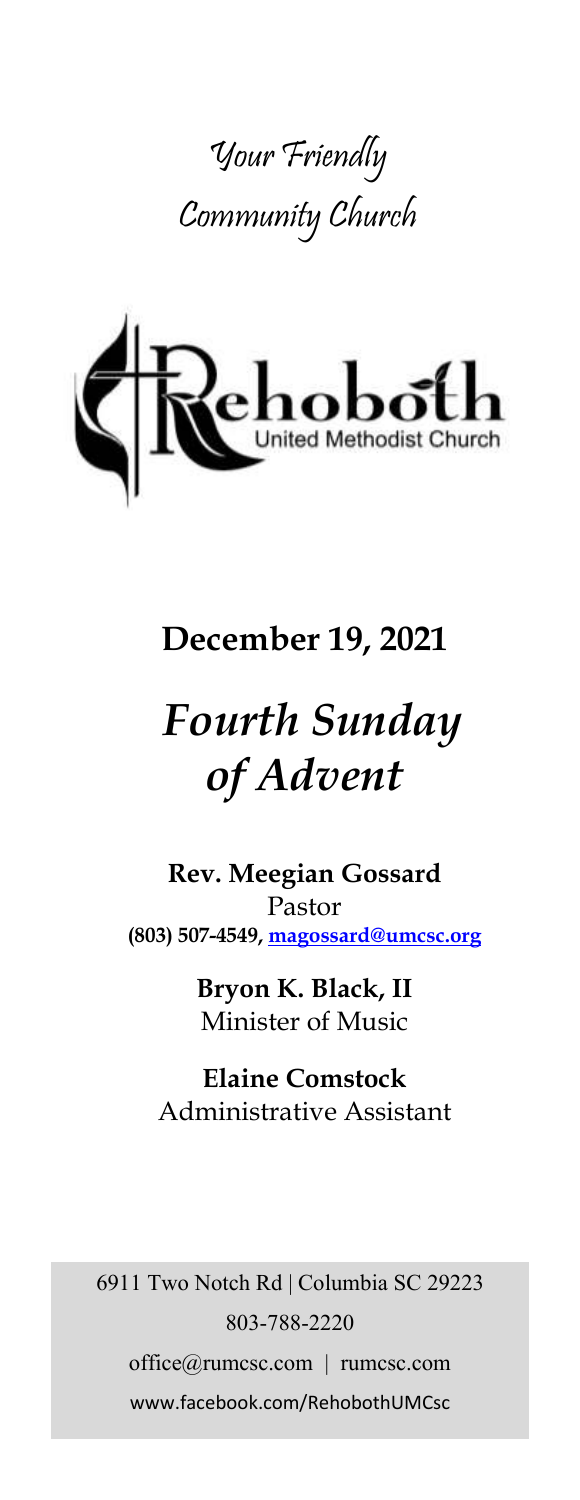# **ORDER OF WORSHIP**

| <b>PRELUDE</b>                  | "Hark, the Herald Angels Sing"                    |           |
|---------------------------------|---------------------------------------------------|-----------|
| <b>WELCOME</b>                  | <b>&amp; ANNOUNCEMENTS</b>                        | Judi Rose |
| <i><b>*CALL TO WORSHIP:</b></i> |                                                   |           |
|                                 | Leader: Come, joy, lighten our spirits.           |           |
|                                 | People: Come, hope, lift us from despair.         |           |
|                                 | Leader: Come, peace, ease our frantic worry.      |           |
|                                 | People: Come, love, shine in all we do.           |           |
|                                 | Leader: Come, Jesus, be born in us.               |           |
|                                 | People: Come, Lord, set us free.                  |           |
| Leader: Come, God,              |                                                   |           |
|                                 | All: Rule in our hearts and teach us to sing with |           |
| joy!                            |                                                   |           |
| *HYMN                           |                                                   | #250      |
|                                 | "Once in Royal David's City"                      |           |
|                                 |                                                   |           |

**LIGHTING OF THE ADVENT WREATH** Chad and Tiffany Phillips

#### **HYMN FWS #2090**

"Light the Advent Candle (Advent Song)" (verses 1-4)

#### **CHILDREN'S MOMENT** Diane Horn

**OLD TESTAMENT READING: OT #815** Micah 5:2-5a

# **PASTORAL PRAYER**

# **THE LORD'S PRAYER:**

**Our Father, Who art in Heaven, hallowed be Thy name, Thy kingdom come, Thy will be done, on Earth as it is in Heaven. Give us this day our daily bread and forgive us our trespasses as we forgive those who trespass against us. And lead us not into temptation but deliver us from evil, for Thine is the kingdom, and the power and the glory forever. Amen.** 

**OFFERING** (Ushers will come to you.)

| <b>OFFERTORY ANTHEM</b>    | RUMC Choir |
|----------------------------|------------|
| "O Come, O Come, Emmanuel" |            |

**\*DOXOLOGY #95**

**\*GOSPEL READING: NT #53** Luke 1:39-45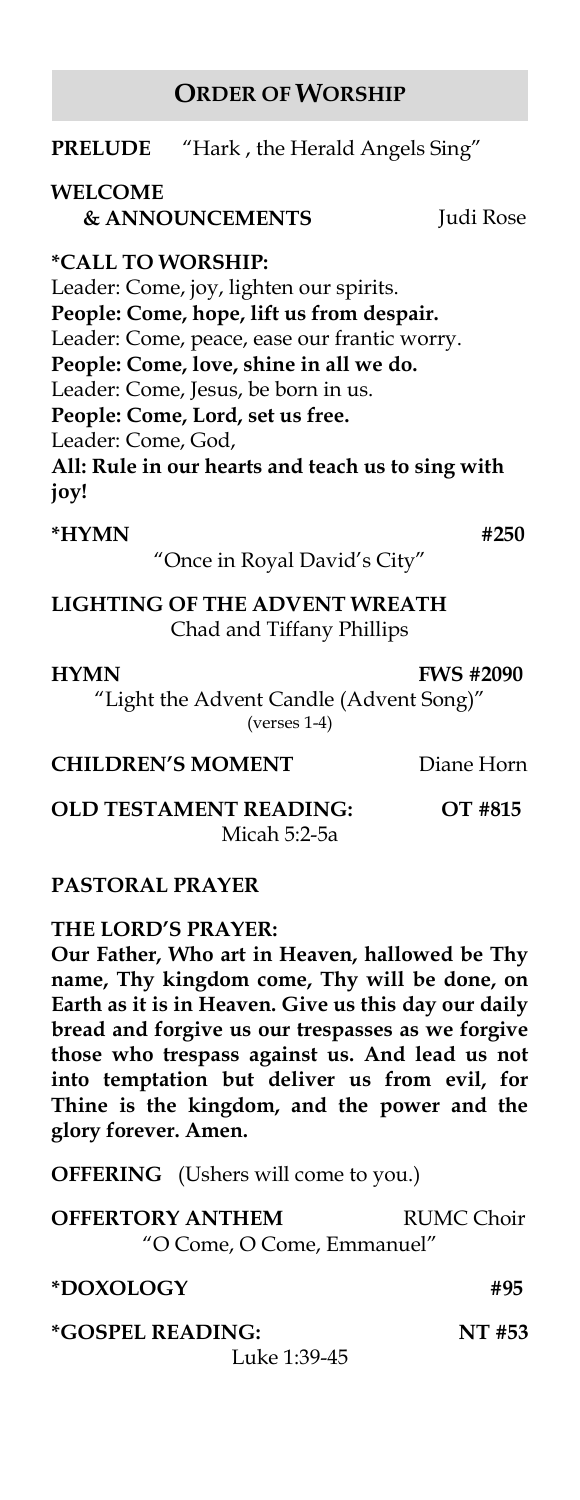# **\*HYMN OF INVITATION #211**  "O Come, O Come, Emmanuel"

# **INVITATION TO CHRISTIAN DISCIPLESHIP**

The altar is open for prayer. If you would like the pastor to pray with you, please so indicate. The doors of our church are open if anyone wants to join by profession of faith or by transfer.

#### **\*BENEDICTION**

#### AMEN RESPONSE #898

**POSTLUDE** "O Come, O Come, Emmanuel" *\*Please stand as you are able.*

# **WELCOME GUESTS**

We welcome you this morning to Rehoboth UMC as we celebrate this beautiful Advent. If you are visiting, please complete a visitor's card located in your pew and place it in the offering plate.

.................................

Please join us after worship for a Christmas luncheon provided by the UMM in the CLC.

Please plan to join us on Friday, December 24, for a meaningful and beautiful Christmas Eve service. It will begin at 5 pm.

The church office will be closed Friday, December 24, and Monday, December 27, in observance of the Christmas holiday.